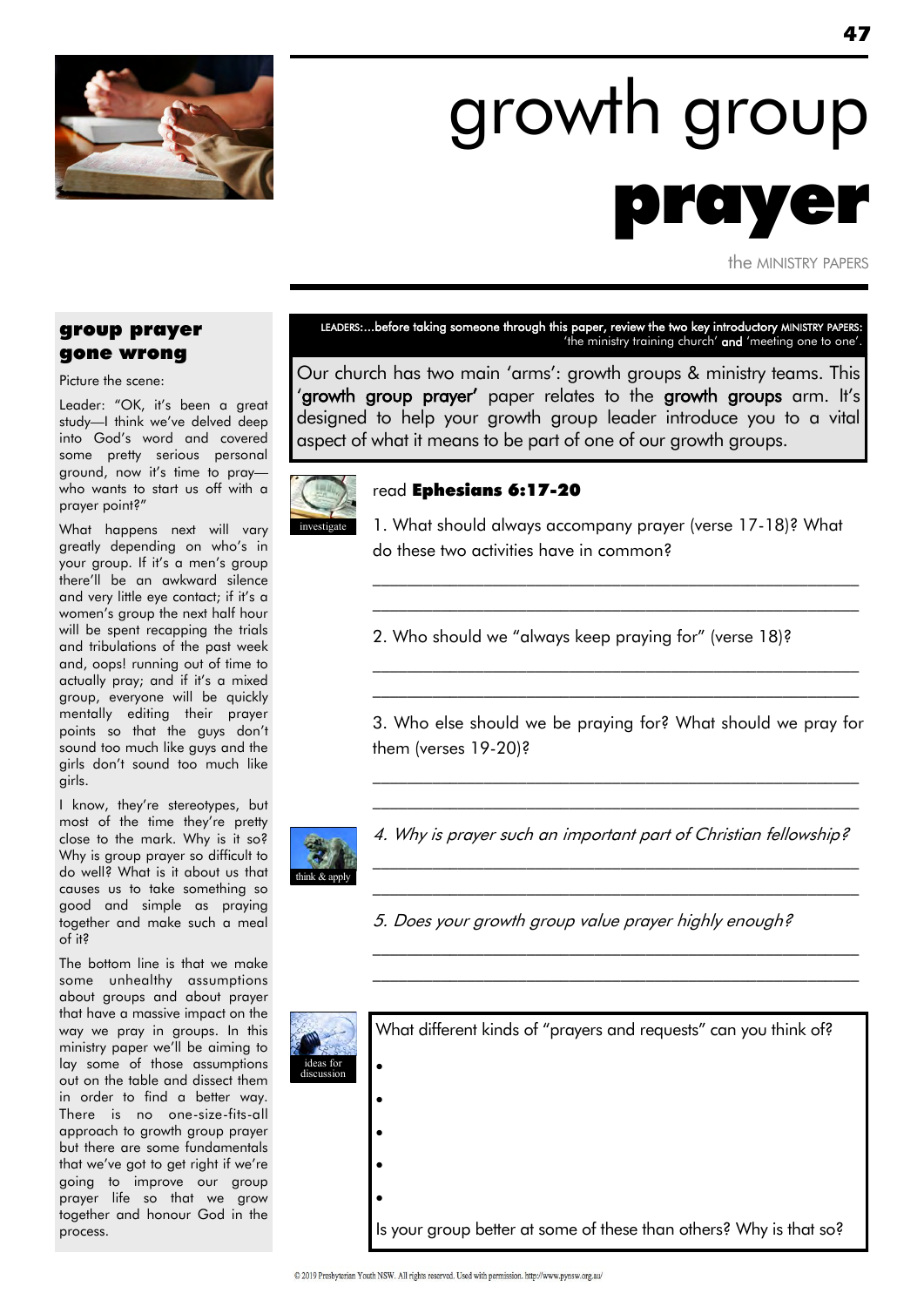# group prayer

There are really only 3 basic contexts for prayer: public prayer such as happens up-front in church, private prayer such as happens behind closed doors, and lying somewhere in-between is group prayer such as might happen in a family or in a growth group. Each one of these contexts has its own unique features that are worth considering if we are to tailor our prayers appropriately for our own good and for the good of others. Let"s think about group prayer...

# praying together

Whole books have been written on the subject of prayer in general but our focus in this paper is on prayer in the growth group context. To help us think through some of the issues let's look at the who, when & how of growth group prayer (for discussion on what we should pray together, see page 4).

#### who

In some groups only the leader prays, in other groups everyone prays. While there is no one-size-fits-all approach to group prayer, an important principle is that no-one should be *forced* to pray but everyone should be *encouraged* to pray. Many groups have at least one reluctant pray-er and such people need to be lovingly accommodated. There may be many reasons that cause someone to shy away from praying out loud in the group context and in time these reasons should be lovingly explored in the hope that they might be overcome. In the meantime, it is important to remember that in the group, as one member prays, all are able to join in prayer and signify their agreement at the end.

#### when

How can we possibly need to talk about *when* we should pray in the group? Surely everyone knows: you pray at the beginning and you pray at the end. That"s it! End of story! Well, yeah, maybe that"s the way it is, but why? Who decided it had to be done that way? Here are some tips about when to pray in your group:

- any group member should feel the freedom to suggest prayer at any point in the meeting. This can be particularly helpful for resolving or moving on from a difficult issue
- prayer requires considerable concentration which can be lacking at the end of a meeting. Consider praying for each other first thing when minds are relatively fresh
- on the other hand, prayer should be our natural Christian response to hearing God speak to us in his Word. Time should be made after studying the Bible to converse together with our heavenly Father about the things he has been saying to us

In short, prayer is good at the beginning, during and at the end of our time together. No wonder the Bible writers so often talk about prayer as a constant, all day, every day sort of thing!

#### how

They say that variety is the spice of life and that a change is as good as a holiday, well both sayings apply to *how* we go about growth group prayer. Sometimes it will be appropriate for one member to lead the group in prayer while other times it will be important for every member of the group to have the opportunity to pray. If time is short, a group might break up into twos or threes to allow everyone to pray. If a significant issue facing one member has been the focus of the meeting then it may be appropriate to also focus prayer on that one person. The bottom line is that prayer should be tailored to the needs of the group and those needs will change from one meeting to the next.

#### prayer points

One reason that groups run out of time to pray is that so much of the time carefully allocated to prayer gets soaked up with sharing prayer points. Instead of being a quick exercise, going "around the circle" becomes the opportunity to unload about some trial from the week just gone. In fact at the end of such stories, it's often the case that no specific prayer request has been stated. At its worst, sharing prayer points is really just a spiritual-sounding euphemism for gossip! A few things can be done to make sure this doesn"t happen.

Group members should:

- prepare prayer points in advance. Giving prior thought to the study questions AND prayer is a great way to serve the group. Think of your preparation as a gift that you bring with you to the group.
- aim to keep the length of prayer points to a minimum so that time for prayer can be maximized. In particular, it"s worth considering "what am I actually asking/thanking/ praising God for?"
- be encouraged to look for opportunities to share life outside the designated meeting time.

Believe it or not, it"s even possible to pray together without sharing prayer points! In the group setting, as one prays we all pray, which means it's entirely appropriate for each member to pray for themselves, and overcome the need to share prayer points at all!

I know! What will they think of next!?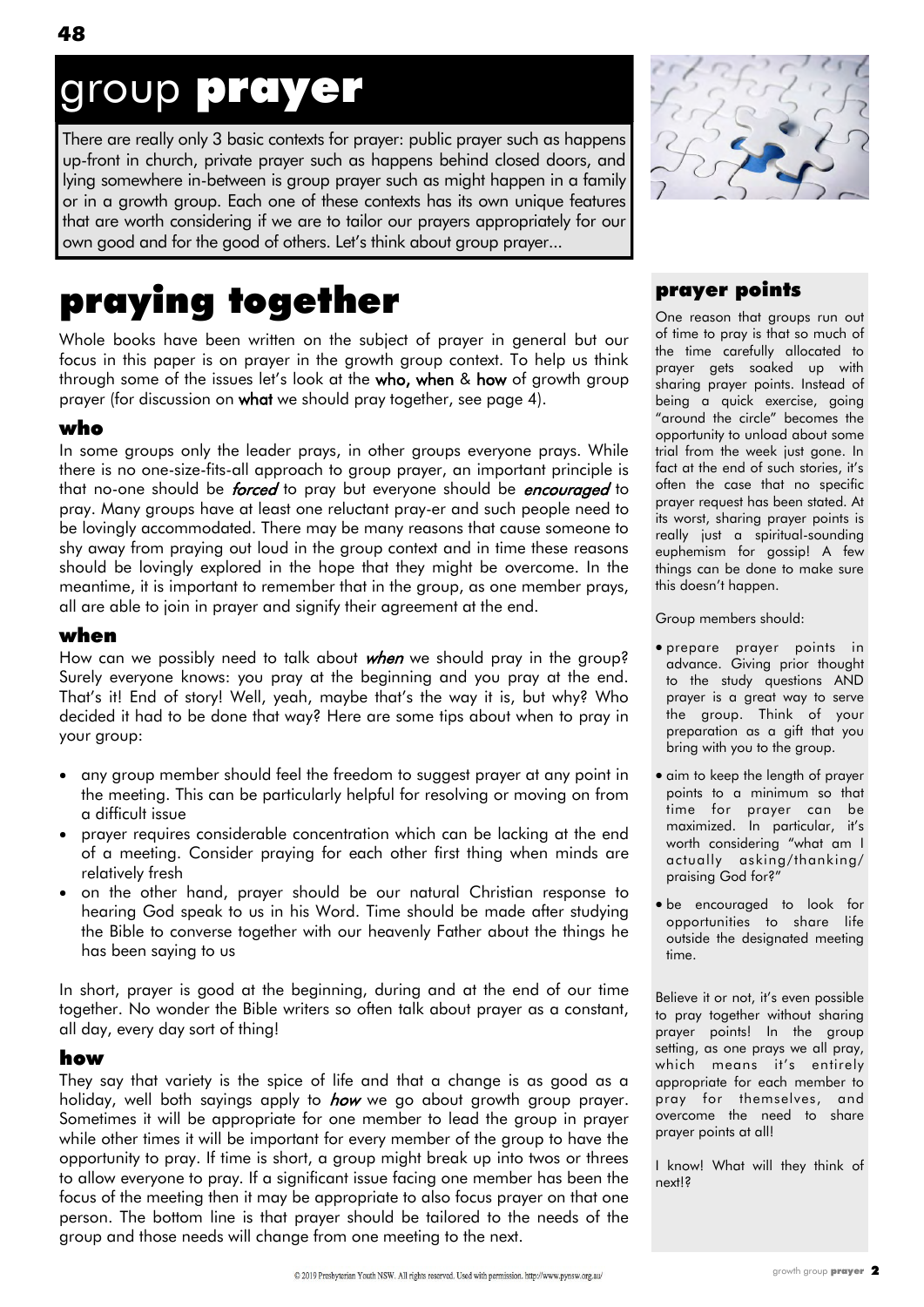

# the real **test**

They say the real test of our character is who we are when no-one is looking. And it's true isn't it? We can all play to the crowd, or to the group as the case may be, but it's what we think and say and do when there's noone "keeping us honest" that reveals the most about us. Time spent praying in the group is good but time spent praying for the group, outside of the sacred two hour timeslot, that"s even better!

## praying apart

The biggest reason (humanly speaking) that we don"t pray for each other as often as we should is that we simply forget to do it. Out of sight, out of mind, as the saying goes! So the best way to get better at praying for each other during the week is to invent ways of reminding ourselves and each other that we exist and that we need each other"s prayers. Starting from the obvious and moving to the more creative, here is a long but far from exhaustive list of ways to jog your memory:

- use e-mail. E-mail is a terrible master but a great slave and we can put it to use for the gospel and to get each other praying. One group member can gather prayer points shared in the meeting and email them around to the rest of the group. Members can then "reply all" to add further prayer requests or to update the group on developments and answered prayer. If you choose to do this, make sure that you find ways to include any group members who don"t have email access.
- use calendar software like Microsoft Outlook to schedule prayer into each day. Allocate each group member to a day and set up recurring appointments or reminders to pray for them. For the less technologicallyreliant, just do the same thing using a wall calendar. You just have to be more disciplined because wall calendars don"t beep annoyingly when you forget things!
- pray on your way to and from work. I know a guy who prays at red lights. Each set of lights is associated with a different person and if he has to stop, he prays for that person. It might even change your attitude to red lights! You could do the same thing with train stations or bus stops, allocating each station or stop to a different member of your group.
- carry a bunch of small stones in your pocket, each with a name written on it and pray for growth group members as you pull their stone out at random.
- It might feel weird at first, but you can even pray for each other over the phone or via email (just type out your prayer and hit send to the person you"ve prayed for)!

What other ideas can you think of?

- $\bullet$
- $\bullet$
- 
- $\bullet$
- $\bullet$
- 

Finally, when you pray for another group member, tell them about it—and not just **that** you prayed for them, but what you prayed for them too.

#### growth group profile

Faced with a mid-year growth group exodus, Jasmine was forced to think creatively about how to keep the girls in her growth group in touch while they were apart. Here"s what she did...

Jasmine, how many people make up your growth group?

We have 12 in our group, 6 girls and 6 guys.

What proportion of the group would be regular email & internet users?

All but one, so over 90%!

So tell us, how have you sought to make use of technology to strengthen your group?

Well, The girls have started a Facebook group to keep in contact over the LONG semester break when we all go our separate ways. This group aims to discuss questions from the studies, share prayer points and give updates on what is happening in our lives, particularly on how we are living out the gospel. I"m hoping we"ll continue using our Facebook group even after the break as a way of supplementing our face-to-face meetings.

Do you see any negative potential associated with this idea?

My big concern as I was setting this up was that we'd fall into the trap of foregoing REAL contact with each other—of exchanging care for convenience. It's much more convenient to just "shoot" off a quick email rather than taking the time to write and call a person. But my hope and prayer is that doing this will help our group to demonstrate more care and support for one another in our journey with Jesus.